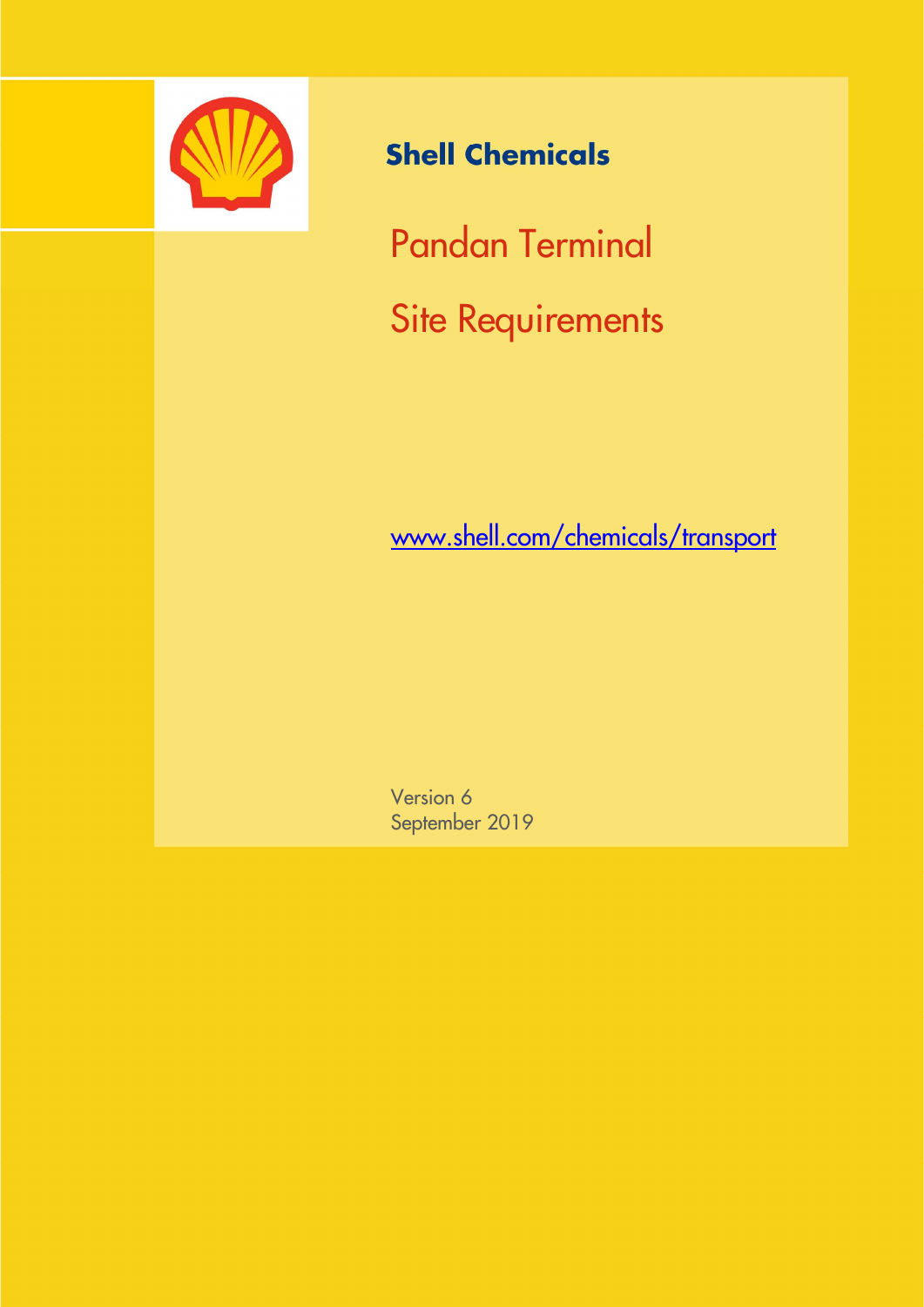## 1. Name of Terminal : Shell Pandan Singapore

## 2. Physical address of location

 Shell Eastern Petroleum Pte. Ltd. 31 Pandan Road Singapore 609278

## 3. Opening hours and loading appointments

Opening hours:

 Mon - Fri: 07:30 -18:00 hrs. Saturday: 07:30 – 16:00 hrs.

Loading hours:

 Mon – Fri: 07:45 -18:00 hrs. Saturday: 07:45 -16:00 hrs

## 4. Contact details

- Despatch Sin Hiap Hoe ( $3<sup>rd</sup>$ .party contractor ) Tel:  $+6562632929$
- On Duty Shell Staff Tel: +65 6263 2964 / 2013
- Terminal Ops Supervisor Transport : Sean Ng Tel : +65 6263 2073
- Singapore Pandan Terminal Manager : Ng Kim Hong Tel : +65 6263 2027



Shell Eastern Chemicals (S) A registered business of Shell Eastern Trading (Pte) Ltd 9 North Buona Vista Drive #09-01 The Metropolis, Tower Singapore 138588 Telephone: +65 6384 8000 Internet http://www.shell.com/chemicals

#### Disclaimer

The information contained in this publication is, to the best of our knowledge, true and accurate, but any recommendations or suggestions that may be made are without guarantee, since the conditions of use are beyond our control. Furthermore, nothing contained herein shall be construed as a recommendation to use any product in conflict with existing patents covering any material or its use.

#### Shell Chemicals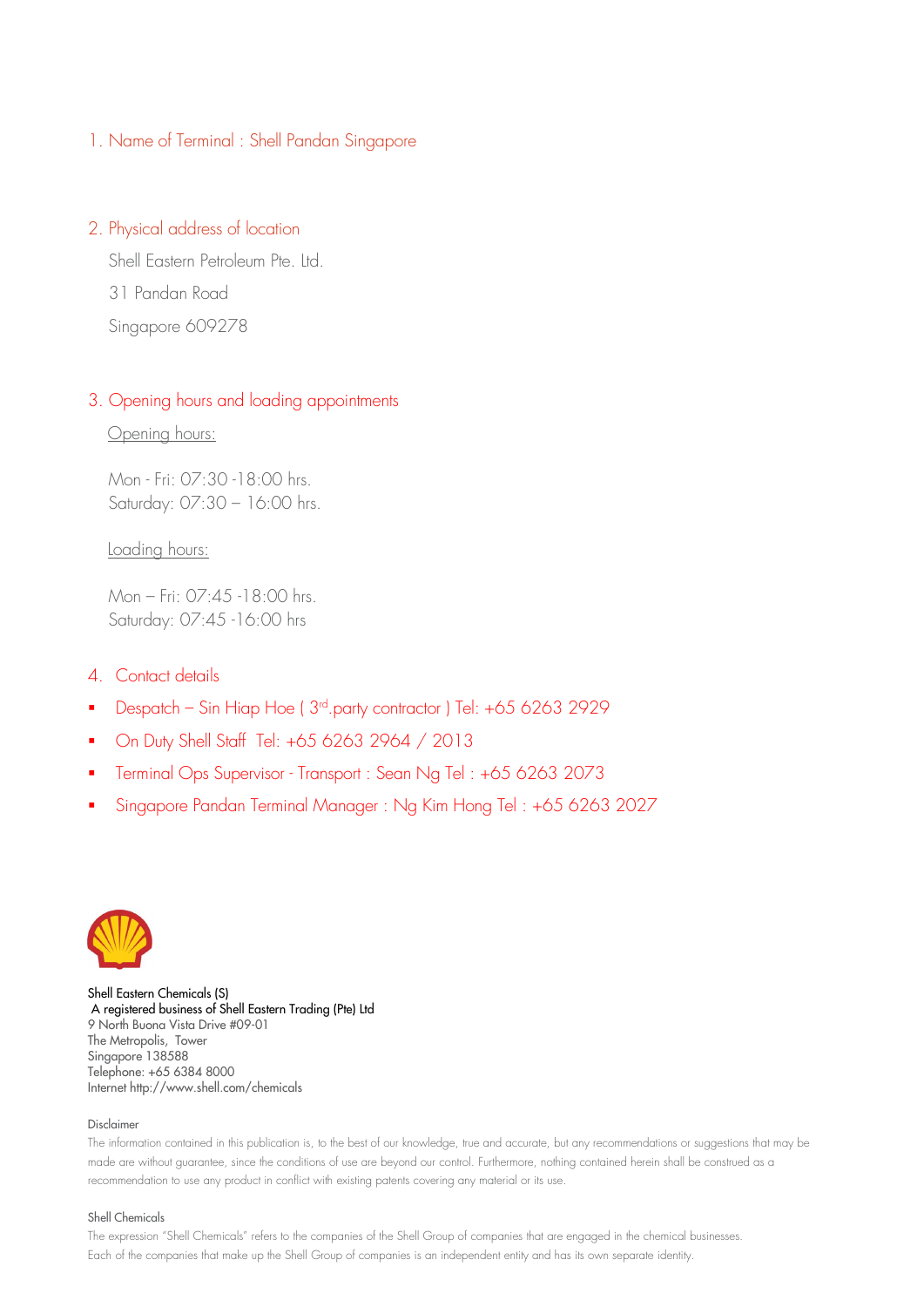## 5. Life Saving Rules.

From July 1, 2009 Shell's Life-Saving Rules have been fully enforced.

Shell's Life-Saving Rules set out clear and simple "do's and don'ts" covering activities with the highest potential safety risk. They are not new. Most people comply with them every day – but there are still breaches taking place. The Life-Saving Rules help to make sure that rules are followed and people are protected.

Compliance with the Life Saving Rules is mandatory, and the Life Saving Rules are applicable to all operations under Shell's operational and / or governance control. Each reported non-compliance will be investigated. And failure to comply will result in disciplinary action, up to and including termination of employment for Shell employees, or for employees of contractors or sub-contractors, removal from the site and disqualification from future Shell work. Supervisors are held accountable to communicate and ensure compliance.

## If you choose to break the rules, you choose not to work for Shell.



Shell Eastern Chemicals (S) A registered business of Shell Eastern Trading (Pte) Ltd 9 North Buona Vista Drive #09-01 The Metropolis, Tower Singapore 138588 Telephone: +65 6384 8000 Internet http://www.shell.com/chemicals

#### Disclaimer

The information contained in this publication is, to the best of our knowledge, true and accurate, but any recommendations or suggestions that may be made are without guarantee, since the conditions of use are beyond our control. Furthermore, nothing contained herein shall be construed as a recommendation to use any product in conflict with existing patents covering any material or its use.

#### Shell Chemicals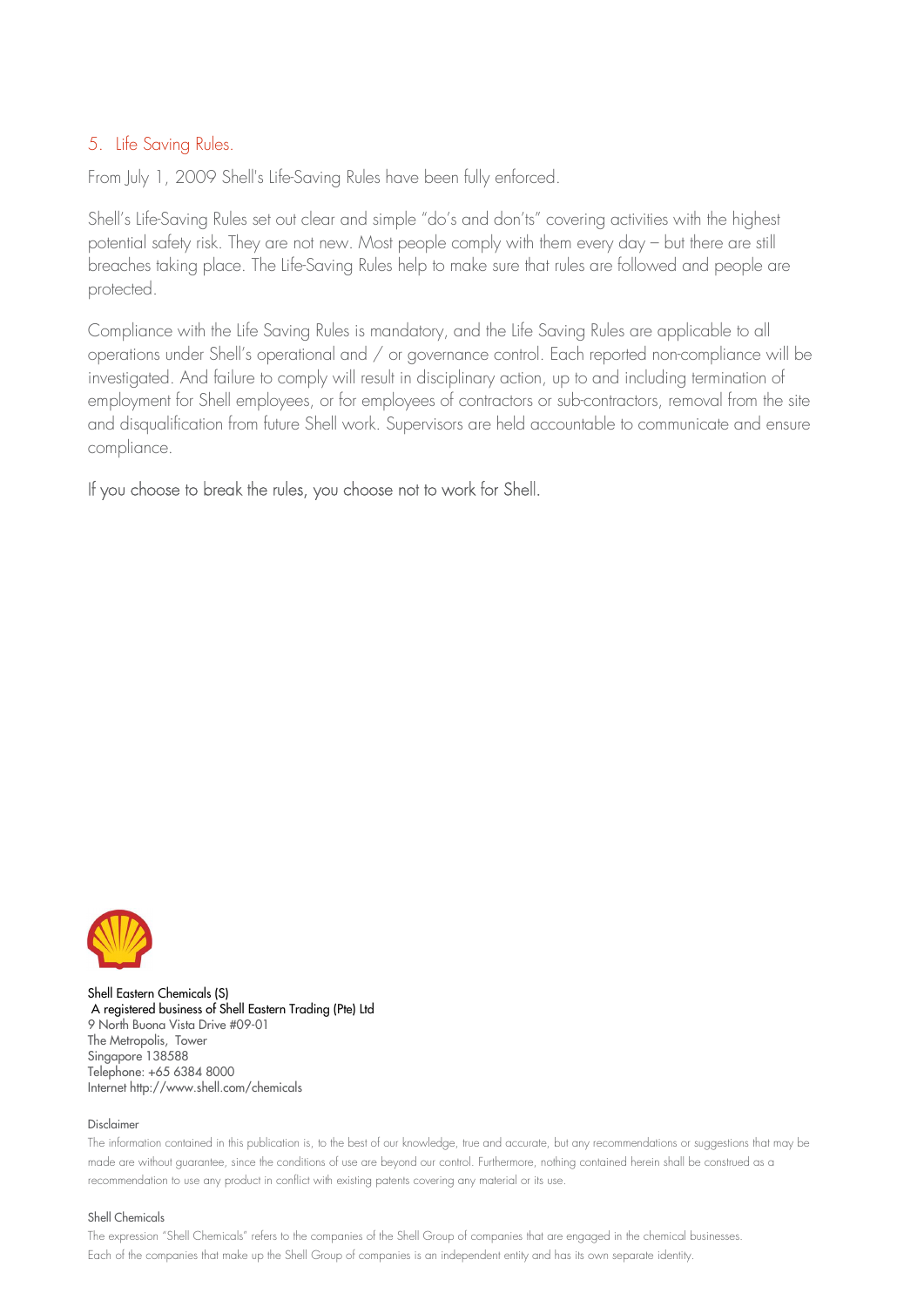## The 12 Life-Saving Rules are:

- Work with a valid work permit when required
- Conduct gas tests when required
- Verify isolation before work begins and use the specified life protecting equipment
- **D** Obtain authorisation before entering a confined space
- **D** Obtain authorisation before overriding or disabling safety critical equipment
- **Protect yourself against a fall when working at height**
- Do not walk under a suspended load
- Do not smoke outside designated smoking areas
- No alcohol or drugs while working or driving
- While driving, do not use your phone and do not exceed speed limits
- **Near your seat belt**
- Follow prescribed Journey Management Plan



Shell Eastern Chemicals (S) A registered business of Shell Eastern Trading (Pte) Ltd 9 North Buona Vista Drive #09-01 The Metropolis, Tower Singapore 138588 Telephone: +65 6384 8000 Internet http://www.shell.com/chemicals

#### Disclaimer

The information contained in this publication is, to the best of our knowledge, true and accurate, but any recommendations or suggestions that may be made are without guarantee, since the conditions of use are beyond our control. Furthermore, nothing contained herein shall be construed as a recommendation to use any product in conflict with existing patents covering any material or its use.

#### Shell Chemicals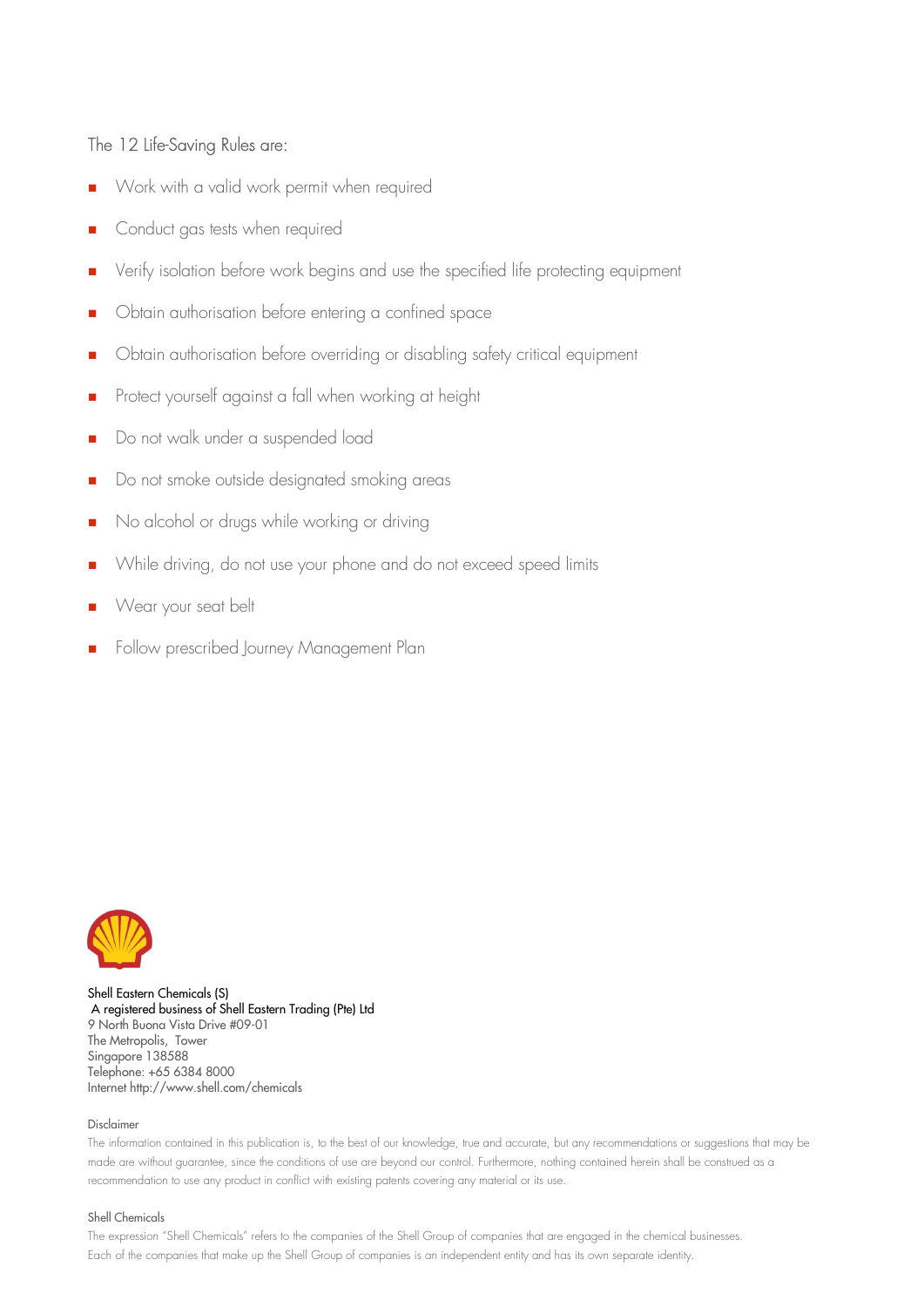## **Gantry Top Loading Instruction**

Drivers entering the Terminal must meet the following requirements:

- 1. Have the valid certifications from Accredited Training Providers, approved by the Ministry of Manpower.
- a. Apply Workplace Safety and Health in Process Plant (formerly Oil/Petrochemical Safety Orientation Course for Workers) **or** or

Supervise Workplace Safety and Health in Process Plant (formerly Oil/Petrochemical Industry Safety Course for Supervisors).

- b. Work-At-Height Course for Workers.
- 2. Have gone through the Shell SIT (Site Induction Training).
- 3. Ensure that his vehicle and tank height do not exceed 4.2m.

Important Instruction – Iso-tank used for the collection of IPA must come with its hatch cover air vent, bottom valve sealed. The seals must not be broken. Before loading, the metal cover for the hatch opening shall be deployed.

### Arriving at the Terminal:

- 1. Driver shall park his vehicle in an orderly manner, outside the Terminal gate.
- 2. Next, he will proceed to the main guardhouse and exchange his ID card for a Terminal security pass.
- 3. Driver will then report to the despatch office with the following documents:
	- a. Carrier Advice Notification or Order Confirmation Notification.
	- b. Tanker Loading Slip.
- 4. Once the order is confirmed, dispatcher will hand over to him, two i-buttons (Personnel and Equipment) and seals. Dispatcher will also instruct him to the correct loading bay with that product. Driver will confirm and acknowledge that the product & quantity are correct, by signing on the tanker loading slip.
- 5. Driver will also need to fill in his Name, IC no., Vehicle no., date and time in the register book held by the security officer.



Shell Eastern Chemicals (S) A registered business of Shell Eastern Trading (Pte) Ltd 9 North Buona Vista Drive #09-01 The Metropolis, Tower Singapore 138588 Telephone: +65 6384 8000 Internet http://www.shell.com/chemicals

#### Disclaimer

The information contained in this publication is, to the best of our knowledge, true and accurate, but any recommendations or suggestions that may be made are without guarantee, since the conditions of use are beyond our control. Furthermore, nothing contained herein shall be construed as a recommendation to use any product in conflict with existing patents covering any material or its use.

#### Shell Chemicals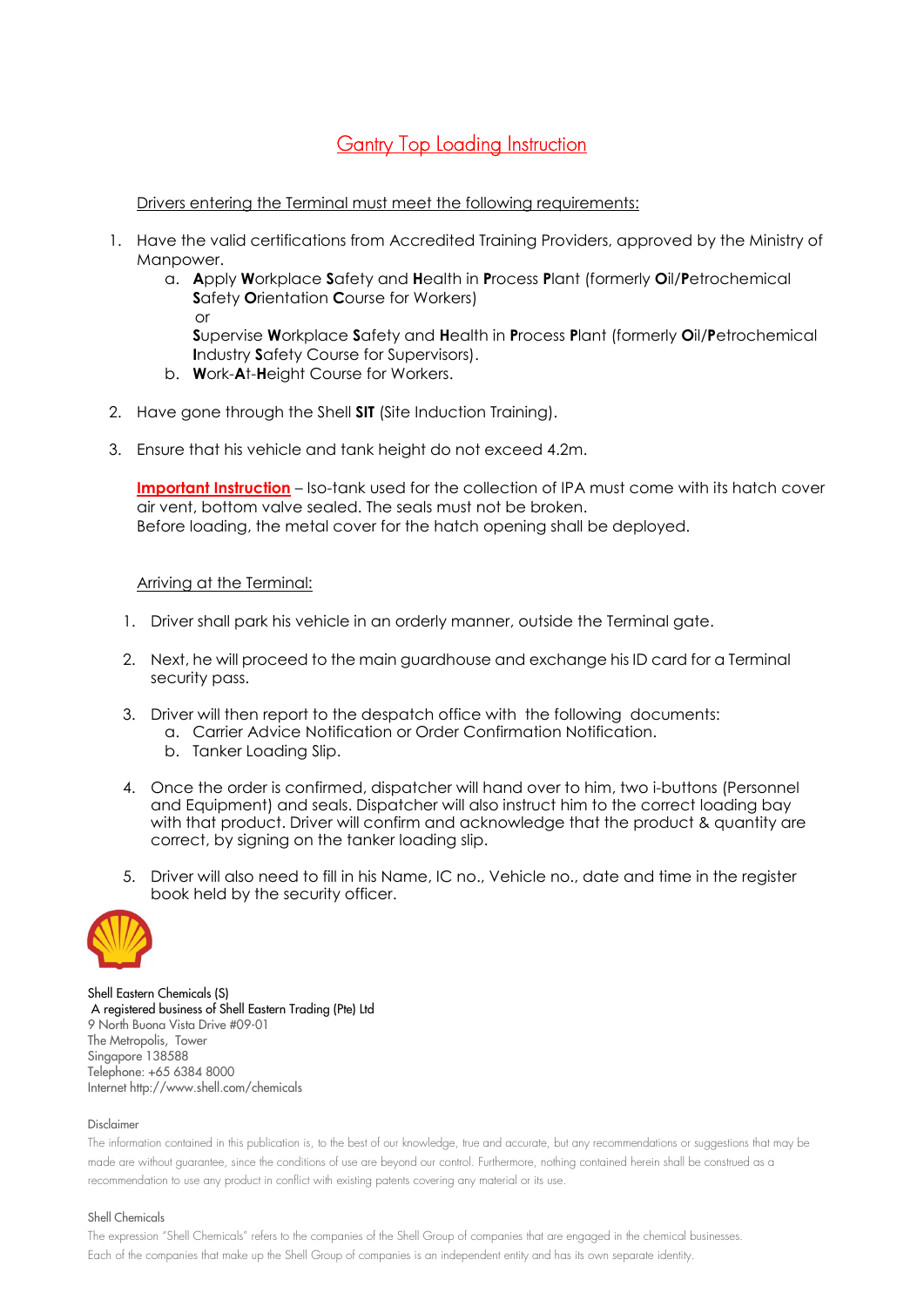- 6. Driver will drive his tanker through the gate and tap the security pass at the card reader, located outside the despatch office window. By doing so, it will lift the entrance barrier.
- 7. A few meters after the barrier, the driver will stop his vehicle for an inspection by the security officer.
- 8. The following items will be checked by the officer:
	- a. Tanker must be visually well maintained.
	- b. 2 x 9kg. & 1 x 2kg. fire extinguishers. They must be fully charged and in good working condition.
	- c. All light covers must not be broken.
	- d. Appropriate hazchem signs must be displayed on the left, right and the back of the tank. It must be in compliance to SS 586.
	- e. Tires must have treads with minimum depth of 3mm for the steering axle and 2mm for the rest.
	- f. All discharge valve(s) must be fully closed and with dust cover(s).
- 9. Upon successfully passing the inspection, the driver be allowed to proceed to the bay that he has been instructed.
- 10. At the assigned bay, driver will align his vehicle along the yellow line, apply the brakes and switch off the engine.
- 11. Before disembarking from his vehicle, he shall don the following PPEs:
	- 1. Long Sleeve Shirt with reflective strips.
	- 2. Safety Goggles.
	- 3. Safety Shoes.
	- 4. Hand Gloves.
	- 5. Safety Helmet with Chin Strap.
- 12. Switch off master switch and deploy the wheel chock.
- 13. Upon reaching the top loading platform, driver will instruct the Loading Assistant (LA) of the product that he is loading.
- 14. Before crossing over to the tank, the LA will connect the lanyard to his safety harness, slowly lowers the drawbridge onto the tank top before proceeding. The LA shall ensure that the tank top is free from debris, especially around the hatch cover, before opening it. This is to ensure that no contaminants are being introduced into the tank.



Shell Eastern Chemicals (S) A registered business of Shell Eastern Trading (Pte) Ltd 9 North Buona Vista Drive #09-01 The Metropolis, Tower Singapore 138588 Telephone: +65 6384 8000 Internet http://www.shell.com/chemicals

#### Disclaimer

The information contained in this publication is, to the best of our knowledge, true and accurate, but any recommendations or suggestions that may be made are without guarantee, since the conditions of use are beyond our control. Furthermore, nothing contained herein shall be construed as a recommendation to use any product in conflict with existing patents covering any material or its use.

#### Shell Chemicals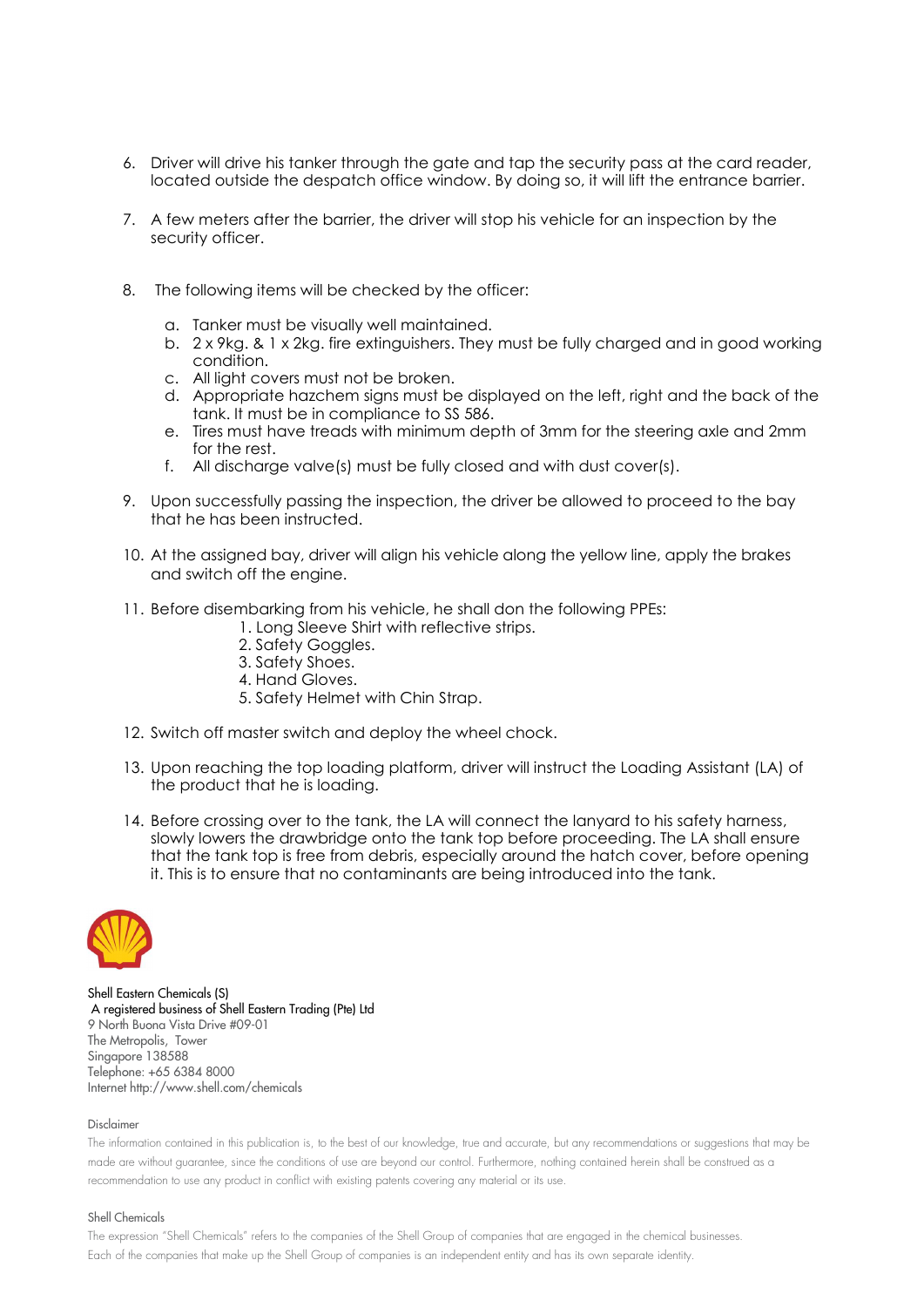- 15. LA will then ground the tank by hooking up the Scully wire to it.
- 16. Next, the LA will hook up the portable Overfill protection device with the probe in the compartment.
- 17. Before picking the product arm, LA will again reconfirm with driver on the product that he is loading. Once confirmed, LA will slowly insert the product arm into the tank and ensure that it is fully extended into the manhole and secured with the rope found on it.
- 18. Loading assistant will then inform driver that the arm is secured and can proceed with the loading .
- 19. Driver will then activate the loading by:
	- a) Touch the Red (Personnel) i-button at the RDI.
	- b) Next to touch the yellow (Tanker) i-Button.
	- c) Key in trip number.
	- d) Select loading arm and compartment number.
	- e) Activate loading by pressing the Start button.

Note: Driver must watch out for the light at the Deadman switch. When the light comes on, he will then depress the button till it goes off before the loading will kick in. Failure to clear the light will trip the loading.

- 20. When loading is completed, driver will inform the LA and the latter will then remove the arm after ensuring that it has been drained dry, into the drip bucket provided. Driver to confirm product loaded is correct, including the assigned quantity. Any discrepancies must be reported to the dispatcher immediately.
- 21. When everything is in order, LA will then close the manhole cover and tighten it with the rubber/wood mallet. After that, the LA will seal the covers, witnessed by the driver (both top and bottom).
- 22. LA will return the Overfill protection device and bonding cable to their original positions.
- 23. LA will then remove the drawbridge and ensure that it is fully locked in its original position by checking on the lights. Red light indicates that the drawbridge is lowered while Green indicates that it is secured.



Shell Eastern Chemicals (S) A registered business of Shell Eastern Trading (Pte) Ltd 9 North Buona Vista Drive #09-01 The Metropolis, Tower Singapore 138588 Telephone: +65 6384 8000 Internet http://www.shell.com/chemicals

#### Disclaimer

The information contained in this publication is, to the best of our knowledge, true and accurate, but any recommendations or suggestions that may be made are without guarantee, since the conditions of use are beyond our control. Furthermore, nothing contained herein shall be construed as a recommendation to use any product in conflict with existing patents covering any material or its use.

#### Shell Chemicals